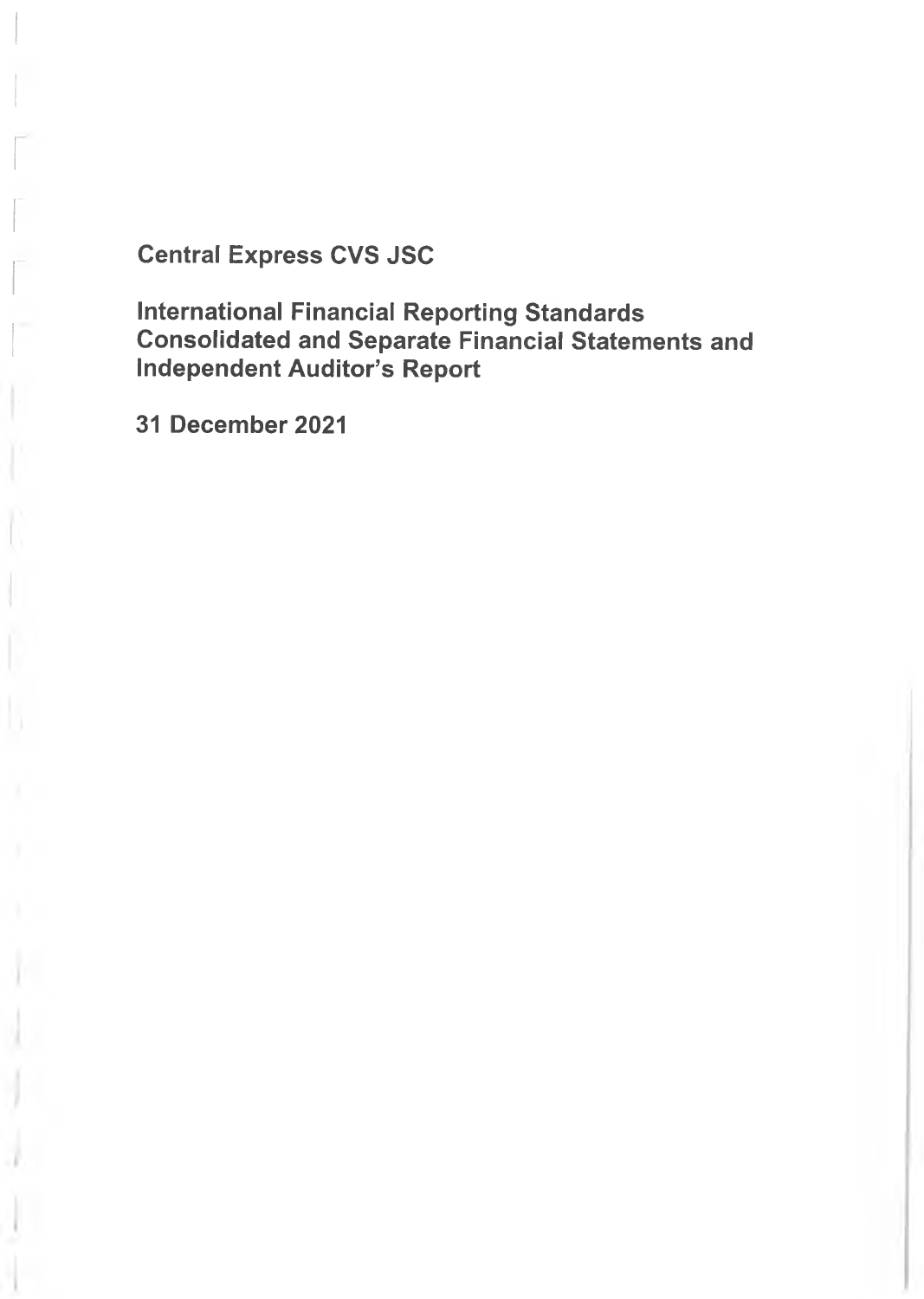

# Independent Auditor's Report

To the Shareholders and Board of Directors of Central Express CVS JSC:

### Our opinion

In our opinion, the consolidated and separate financial statements present fairly, in all material respects, the consolidated and separate financial position of Central Express CVS JSC (the "Company") and its subsidiaries (together - the "Group") as at 31 December 2021, and their consolidated and separate financial performance and consolidated and separate cash flows for the year then ended in accordance with International Financial Reporting Standards (IFRS).

#### **What we have audited**

The Group's and the Company's consolidated and separate financial statements comprise:

- the consolidated and separate statement of financial position as at 31 December 2021;
- the consolidated and separate statement of profit or loss and other comprehensive income for the year then ended;
- the consolidated and separate statement of changes in equity for the year then ended.
- the consolidated and separate statement of cash flows for the year then ended; and
- the notes to the consolidated and separate financial statements, which include significant accounting policies and other explanatory information.

### Basis for opinion

We conducted our audit in accordance with International Standards on Auditing (ISAs). Our responsibilities under those standards are further described in the Auditor's responsibilities for the audit of the consolidated and separate financial statements section of our report.

We believe that the audit evidence we have obtained is sufficient and appropriate to provide a basis for our opinion.

#### **Independence**

We are independent of the Group in accordance with the International Code of Ethics for Professional Accountants (including International Independence Standards) issued by the International Ethics Standards Board for Accountants (IESBA Code). We have fulfilled our other ethical responsibilities in accordance with the IESBA Code.

PricewaterhouseCoopers Audit LLC, Central Tower Office Building, Suite 601, Floor 6, Sukhbaatar's Square, SBD-8, Ulaanbaatari42oo, Mongolia

T: +976 70009089, F:+976 (11)9322068, [www.pwc.com/mn](http://www.pwc.com/mn)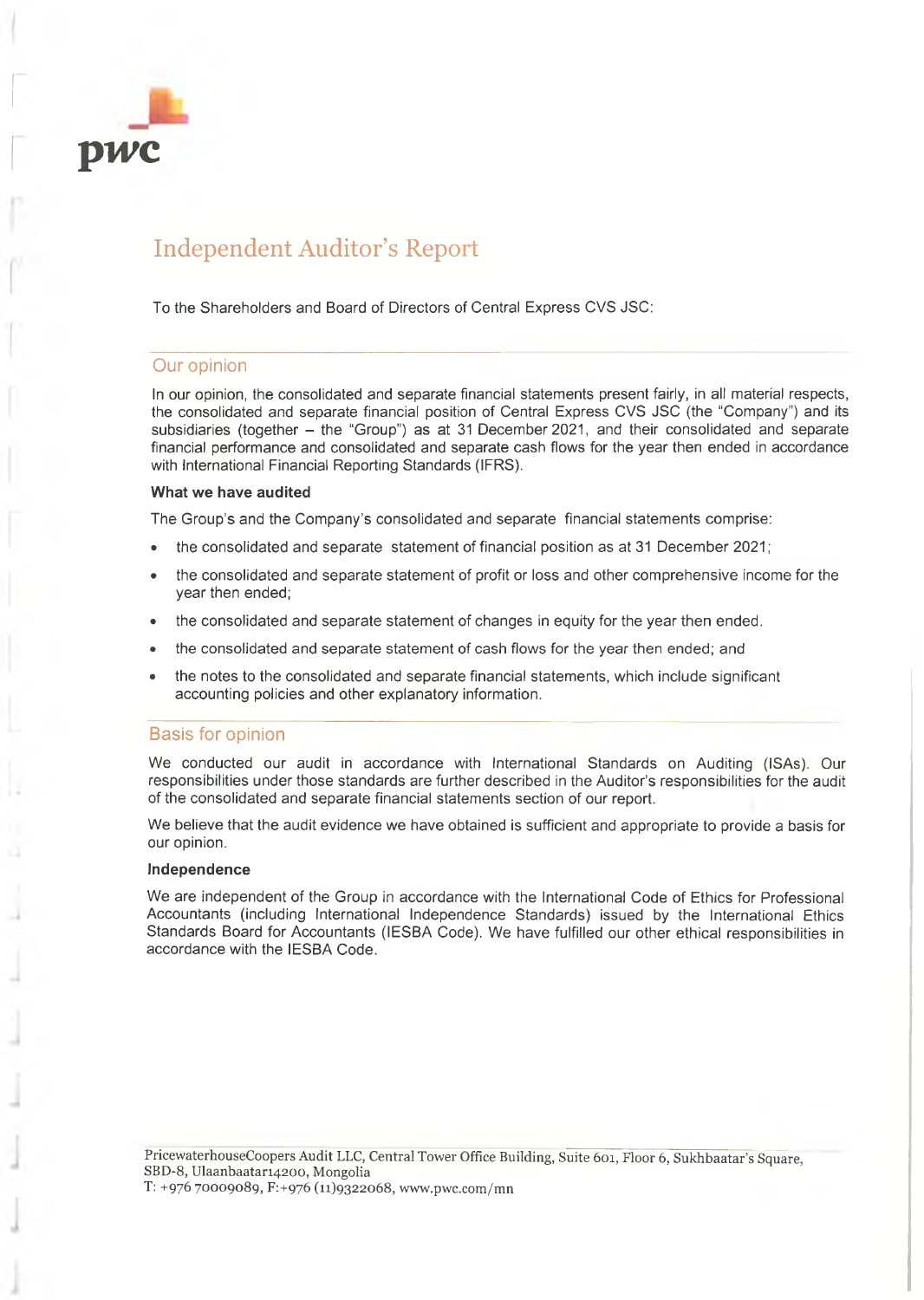

# Our audit approach

**Overview**



As part of designing our audit, we determined materiality and assessed the risks of material misstatement in the consolidated and separate financial statements. In particular, we considered where management made subjective judgements; for example, in respect of significant accounting estimates that involved making assumptions and considering future events that are inherently uncertain. As in all of our audits, we also addressed the risk of management override of internal controls including, among other matters, consideration of whether there was evidence of bias that represented a risk of material misstatement due to fraud.

We tailored the scope of our audit in order to perform sufficient work to enable us to provide an opinion on the financial statements as a whole, taking into account the structure of the Group, the accounting processes and controls, and the industry in which the group operates.

# **Materiality**

The scope of our audit was influenced by our application of materiality. An audit is designed to obtain reasonable assurance whether the consolidated and separate financial statements are free from material misstatement. Misstatements may arise due to fraud or error. They are considered material if individually or in aggregate, they could reasonably be expected to influence the economic decisions of users taken on the basis of the consolidated and separate financial statements.

Based on our professional judgement, we determined certain quantitative thresholds for materiality, including the overall Group and Company materiality for the consolidated and separate financial statements as a whole as set out in the table below. These, together with qualitative considerations, helped us to determine the scope of our audit and the nature, timing and extent of our audit procedures and to evaluate the effect of misstatements, if any, both individually and in aggregate on the consolidated and separate financial statements as a whole.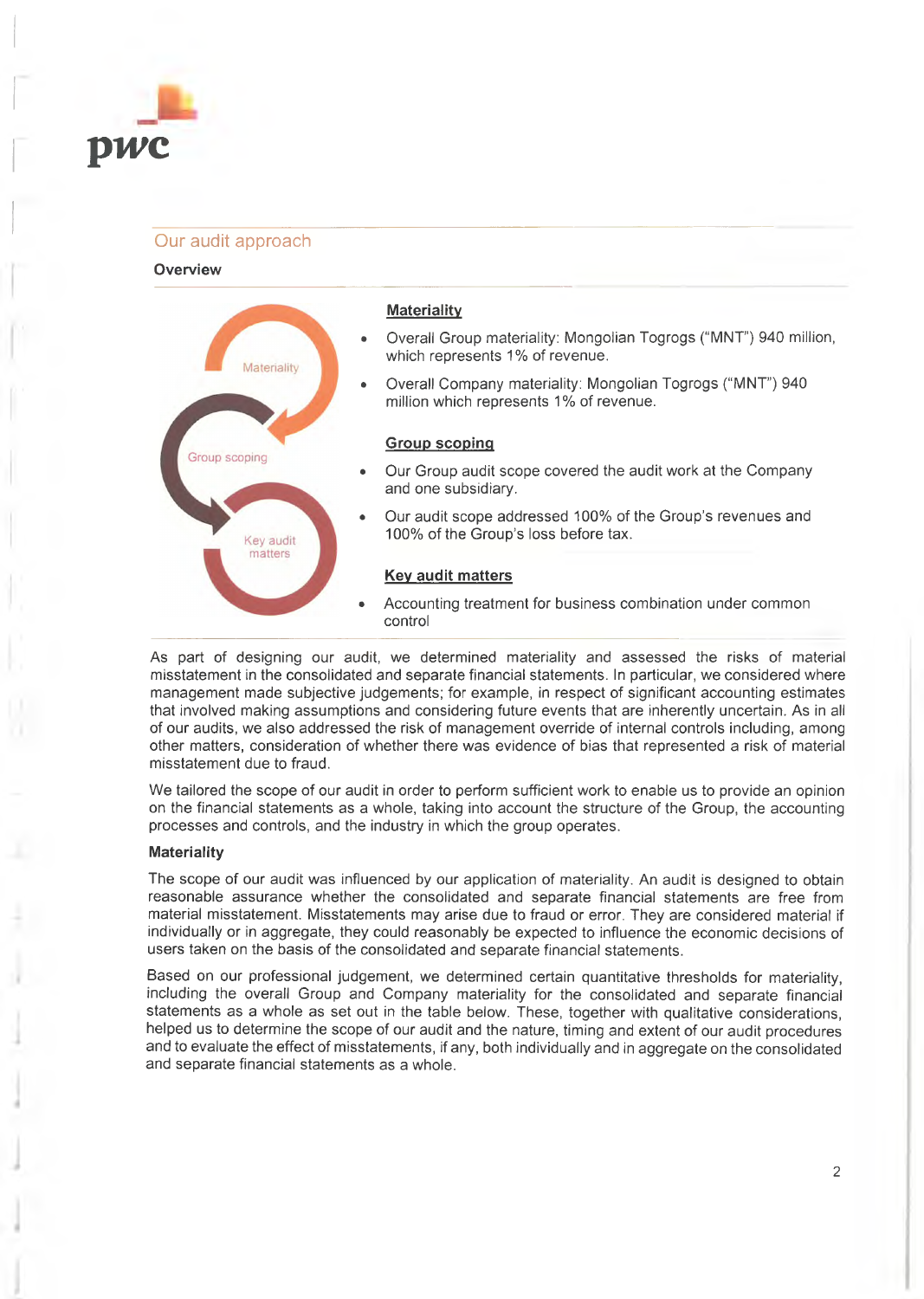

Our audit approach (continued)

| <b>Overall Group materiality</b>                          | MNT 940,000 thousand                                                                                                                                                                                                                                                                                                                                        |
|-----------------------------------------------------------|-------------------------------------------------------------------------------------------------------------------------------------------------------------------------------------------------------------------------------------------------------------------------------------------------------------------------------------------------------------|
| <b>Overall Company materiality</b>                        | MNT 940,000 thousand                                                                                                                                                                                                                                                                                                                                        |
| How we determined it                                      | 1% of total revenue                                                                                                                                                                                                                                                                                                                                         |
| <b>Rationale for the materiality</b><br>benchmark applied | We chose revenue as the benchmark because, in our view, it is<br>the benchmark against which the performance of the Group and<br>the Company is most commonly measured by users and is a<br>generally accepted benchmark. We chose 1% which is consistent<br>with quantitative materiality thresholds used for profit-oriented<br>companies in this sector. |

#### **Key audit matters**

Key audit matters are those matters that, in our professional judgment, were of most significance in our audit of the consolidated and separate financial statements of the current period. These matters were addressed in the context of our audit of the consolidated and separate financial statements as a whole, and in forming our opinion thereon, and we do not provide a separate opinion on these matters.

Accounting treatment for business combination under common control

#### *Refer to Notes 4, 11 and 35*

On 8 June 2021, the Group had obtained control over Premium Distribution LLC by acquisition of 100% interest in Premium Distribution LLC from Premium Group LLC, a former ultimate parent company of Central Express CVS JSC.

The Group's management classified this transaction as a business combination under common control based on the definition of a business in IFRS 3, Business Combination, and recognised it using the acquisition method.

A consideration of MNT 7,724,396 thousand was paid to former owners of Premium Distribution LLC in form of ordinary shares of the Company.

#### **Key audit matter How our audit addressed the key audit matter**

The audit procedures we have performed to address the key audit matter consisted of the following:

1) Assessment of reasonableness of the Group's accounting treatment used for recognition of the acquision of Premium Distribution LLC.

2) Review of the legal documents related to the acquisition of Premium Distribution LLC.

3) Assessment reasonableness of provisional and fair values of the assets and liabilities recognised as a result of the acquisition of Premium Distribution LLC.

4) Check of accuracy of the calculation of goodwill arising in connection with the acquisition of Premium Distribution LLC, which is the difference between the consideration paid to the former owner and the provisional and fair value of the new identifiable assets and liabilities.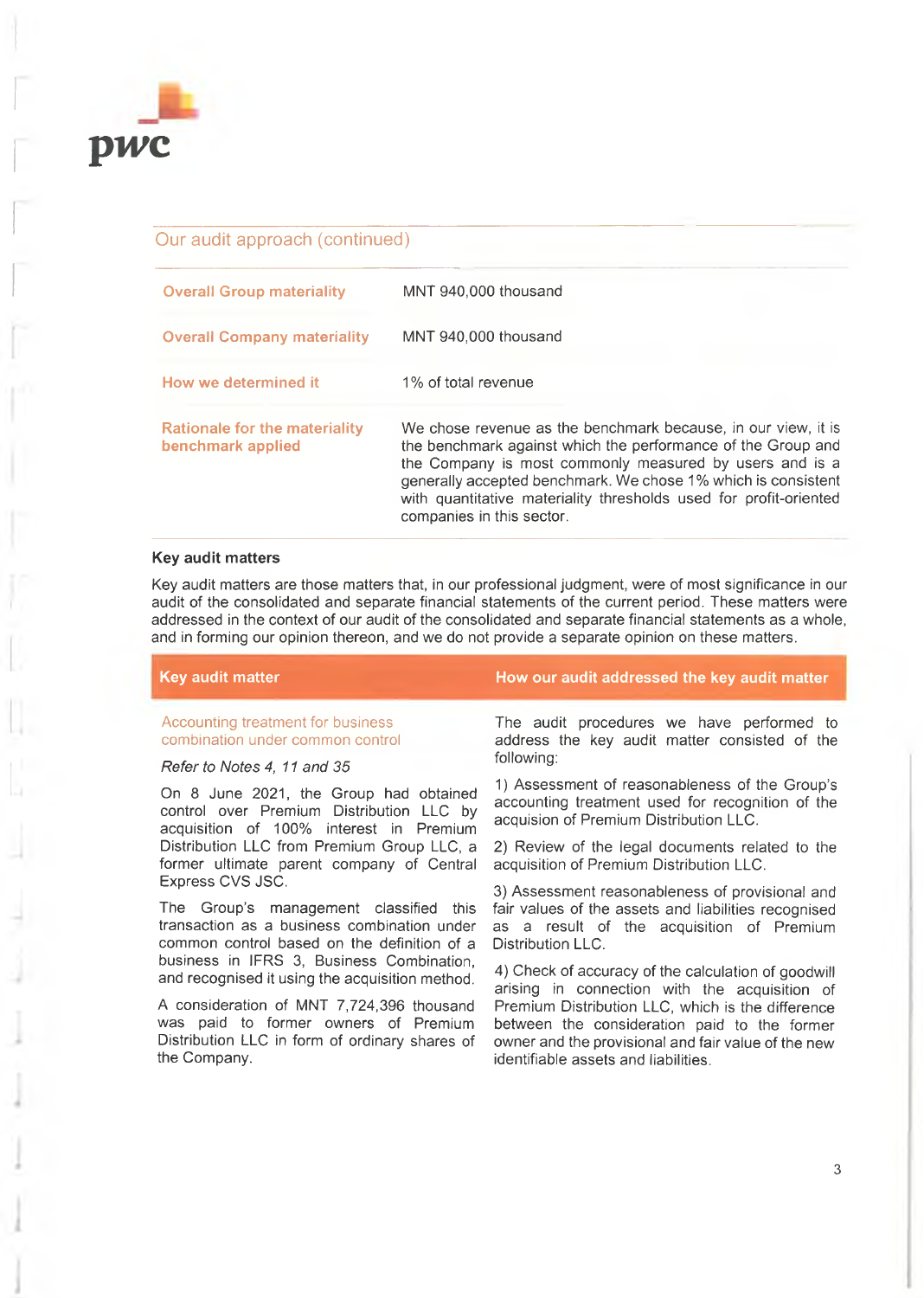

## Our audit approach (continued)

**Key audit matter (continued) How our audit addressed the key audit matter (continued)**

> 5) Review of the disclosures, including disclosure of the accounting policy, significant judgements and description of the acquisition of Premium Distribution LLC, assessment of their adequacy and completeness and compliance with IFRS.

As of 31 December 2021, the Group applied provisional amounts for the acquired assets and liabilities as the assessment of fair value of the business combination was not complete at the end of the reporting period.

We focused on this area due to its overall materiality and complexity of the accounting treatment for business combination under common control.

#### **How we tailored our Group audit scope**

We tailored the scope of our audit in order to perform sufficient work to enable us to provide an opinion on the consolidated financial statements as a whole, taking into account the structure of the Group, the accounting processes and controls, and the industry in which the Group operates.

We planned and determined the scope of our audit for 2021 taking into account the Group's structure. The Group includes the Company and its subsidiary primarily domiciled in Mongolia and operating activities are carried out in Mongolia. Financial information of these entities is included in the consolidated financial statements of the Group.

We performed our audit procedures that covered 100% of the Group's total revenue as at 31 December 2021.

The procedures performed have enabled us to obtain sufficient appropriate audit evidence in relation to the consolidated financial statements of the Group and provide a basis for our audit opinion on it.

# Other information

Management is responsible for the other information. The other information comprises Annual Report for financial year ended 31 December 2021 (but does not include the consolidated and separate financial statements and our auditor's report thereon), which we obtained prior to the date of this auditor's report.

Our opinion on the consolidated and separate financial statements does not cover the other information and we do not express any form of assurance conclusion thereon.

In connection with our audit of the consolidated and separate financial statements, our responsibility is to read the other information identified above and, in doing so, consider whether the other information is materially inconsistent with the consolidated and separate financial statements or our knowledge obtained in the audit, or otherwise appears to be materially misstated.

If, based on the work we have performed on the other information that we obtained prior to the date of this auditor's report, we conclude that there is a material misstatement of this other information, we are required to report that fact. We have nothing to report in this regard.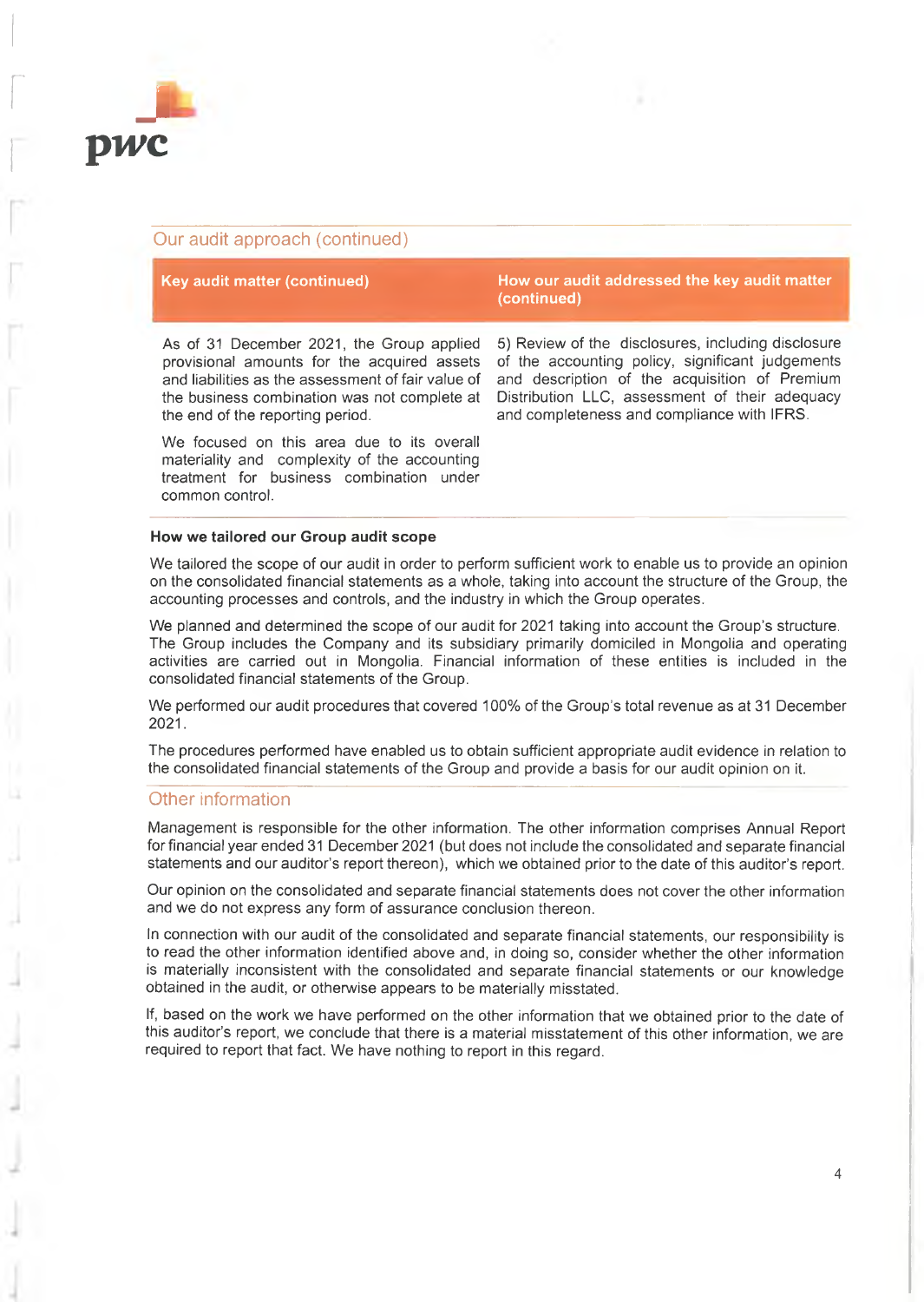

# Responsibilities of management and those charged with governance for the consolidated and separate financial statements

Management is responsible for the preparation and fair presentation of the consolidated and separate financial statements in accordance with IFRS, and for such internal control as management determines is necessary to enable the preparation of the consolidated and separate financial statements that are free from material misstatement, whether due to fraud or error.

In preparing the consolidated and separate financial statements, management is responsible for assessing the Group's and the Company's ability to continue as a going concern, disclosing, as applicable, matters related to going concern and using the going concern basis of accounting unless management either intends to liquidate the Group and the Company or to cease operations, or has no realistic alternative but to do so.

Those charged with governance are responsible for overseeing the Group's and the Company's financial reporting process.

# Auditor's responsibilities for the audit of the consolidated and separate financial statements

Our objectives are to obtain reasonable assurance about whether the consolidated and separate financial statements as a whole are free from material misstatement, whether due to fraud or error, and to issue an auditor's report that includes our opinion. Reasonable assurance is a high level of assurance, but is not a guarantee that an audit conducted in accordance with ISAs will always detect a material misstatement when it exists. Misstatements can arise from fraud or error and are considered material if, individually or in the aggregate, they could reasonably be expected to influence the economic decisions of users taken on the basis of these consolidated and separate financial statements.

As part of an audit in accordance with ISAs, we exercise professional judgment and maintain professional scepticism throughout the audit. We also:

- Identify and assess the risks of material misstatement of the consolidated and separate financial statements, whether due to fraud or error, design and perform audit procedures responsive to those risks, and obtain audit evidence that is sufficient and appropriate to provide a basis for our opinion. The risk of not detecting a material misstatement resulting from fraud is higher than for one resulting from error, as fraud may involve collusion, forgery, intentional omissions, misrepresentations, or the override of internal control.
- Obtain an understanding of internal control relevant to the audit in order to design audit procedures that are appropriate in the circumstances, but not for the purpose of expressing an opinion on the effectiveness of the Group's and the Company's internal control.
- Evaluate the appropriateness of accounting policies used and the reasonableness of accounting estimates and related disclosures made by management.
- Conclude on the appropriateness of management's use of the going concern basis of accounting and, based on the audit evidence obtained, whether a material uncertainty exists related to events or conditions that may cast significant doubt on the Group's and the Company's ability to continue as a going concern. If we conclude that a material uncertainty exists, we are required to draw attention in our auditor's report to the related disclosures in the consolidated and separate financial statements or, if such disclosures are inadequate, to modify our opinion. Our conclusions are based on the audit evidence obtained up to the date of our auditor's report. However, future events or conditions may cause the Group or the Company to cease to continue as a going concern.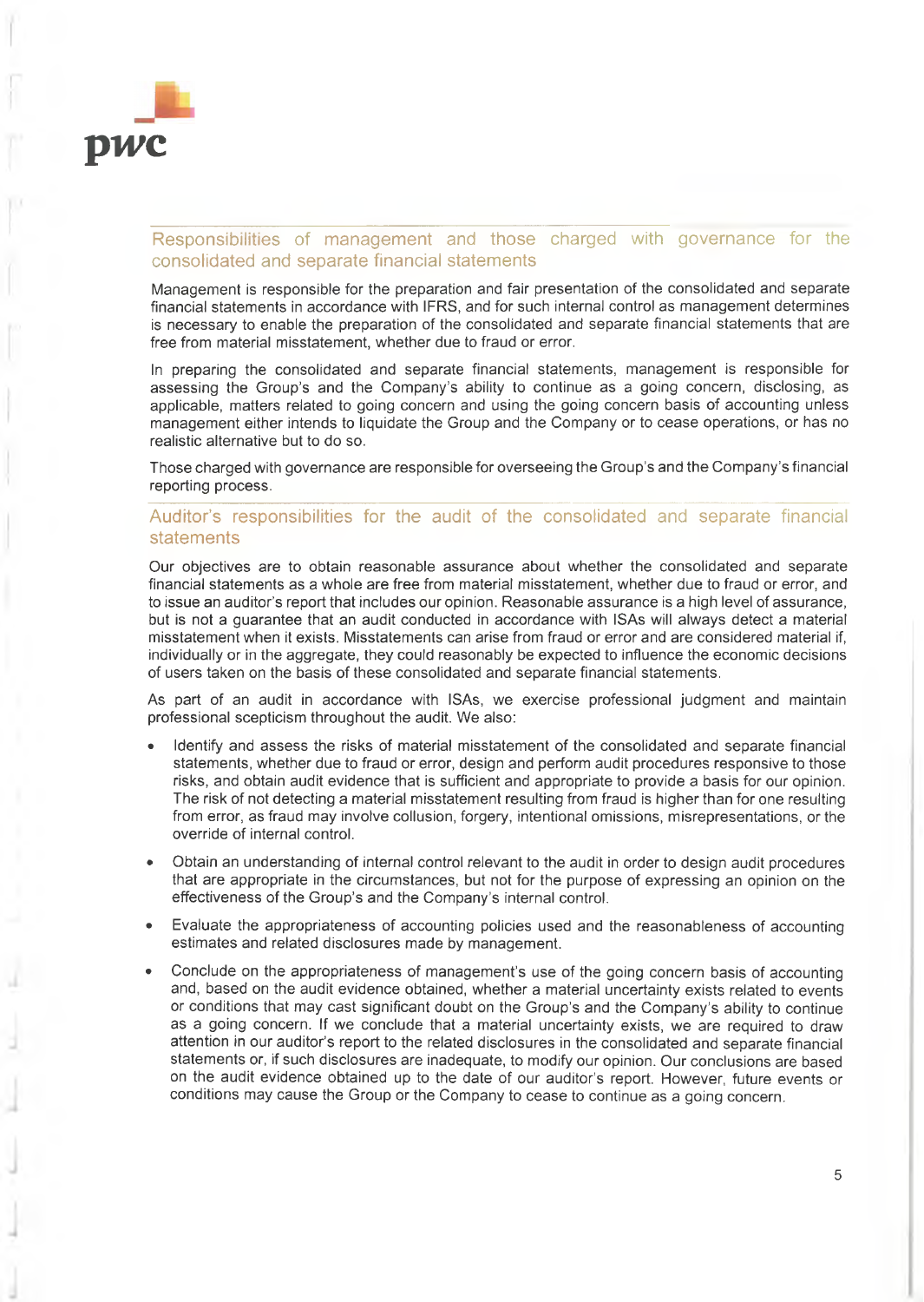

Auditor's responsibilities for the audit of the consolidated and separate financial statements (continued)

- Evaluate the overall presentation, structure and content of the consolidated and separate financial statements, including the disclosures, and whether the consolidated and separate financial statements represent the underlying transactions and events in a manner that achieves fair presentation.
- Obtain sufficient appropriate audit evidence regarding the financial information of the entities or business activities within the Group to express an opinion on the consolidated financial statements. We are responsible for the direction, supervision and performance of the Group audit. We remain solely responsible for our audit opinion.

We communicate with those charged with governance regarding, among other matters, the planned scope and timing of the audit and significant audit findings, including any significant deficiencies in internal control that we identify during our audit.

We also provide those charged with governance with a statement that we have complied with relevant ethical requirements regarding independence, and to communicate with them all relationships and other matters that may reasonably be thought to bear on our independence, and where applicable, actions taken to eliminate threats or safeguards applied.

From the matters communicated with those charged with governance, we determine those matters that were of most significance in the audit of the consolidated and separate financial statements of the current period and are therefore the key audit matters. We describe these matters in our auditor's report unless law or regulation precludes public disclosure about the matter or when, in extremely rare circumstances, we determine that a matter should not be communicated in our report because the adverse consequences of doing so would reasonably be expected to outweigh the public interest benefits of such communication.

The engagement partner on the audit resulting in this independent auditor's report is Shaukat Tapia.

Signed by:



Shaukat Tapi Partner

PricewaterhouseCoopers Audit LLC

15 April 2022

Ulaanbaatar, Mongolia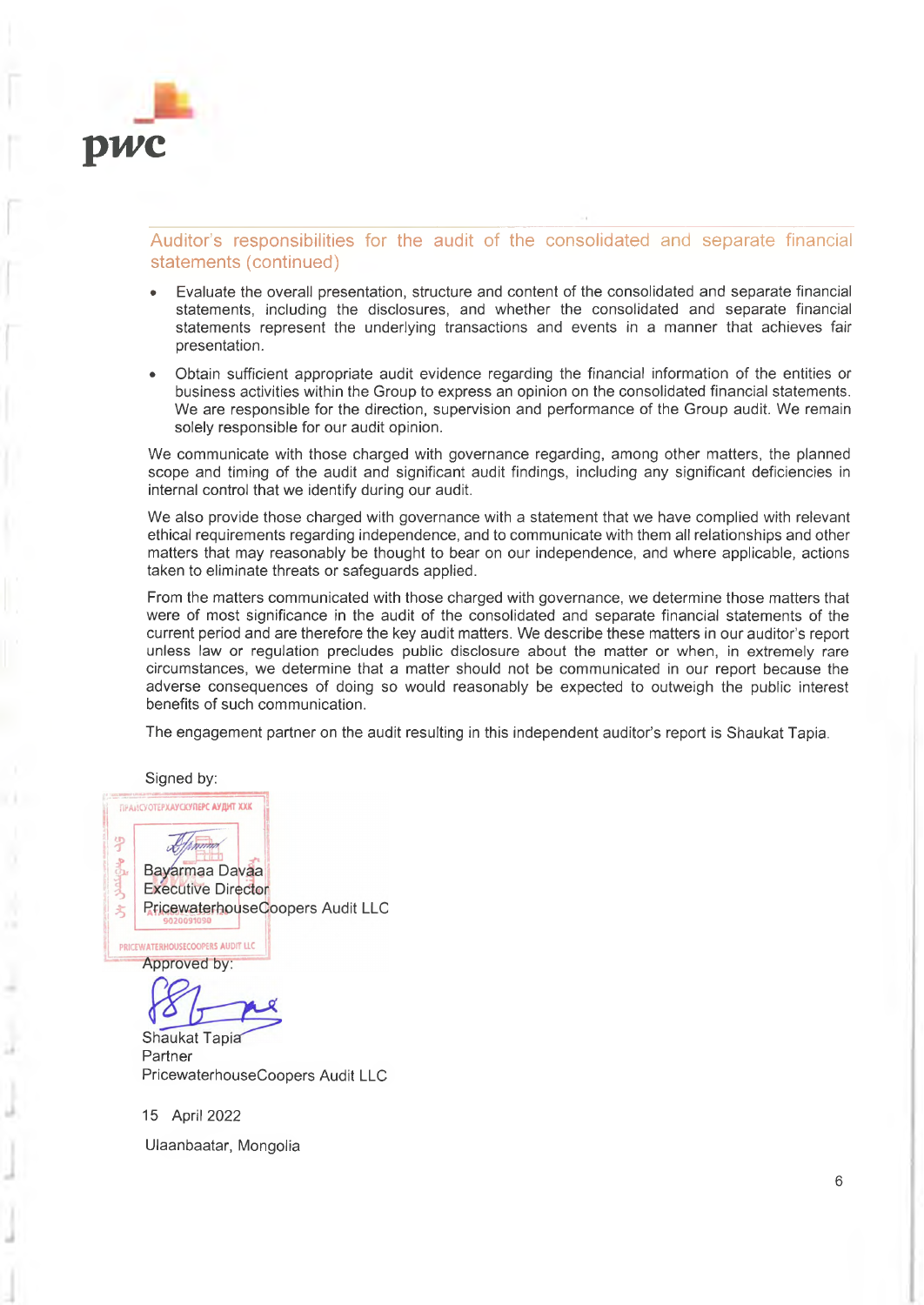### **Management's Responsibility Statement**

We, Chinzorig G, being the Chief Executive Officer of Central Express CVS JSC (the "Group"), and Dashdorj S, being Director of Finance of the Group, do hereby state that, in our opinion, the Accompanying Consolidated and Separate Financial Statements set out on Pages <sup>1</sup> through 49 present fairly, in all material respects, the financial position of the company as at 31 December 2021 and its financial performance and its cash flows for the year then ended, in accordance with International Financial Reporting Standards.

Chinzori XX **Chief Executive Officer** 

Dashdorj S.

Director of Finance Department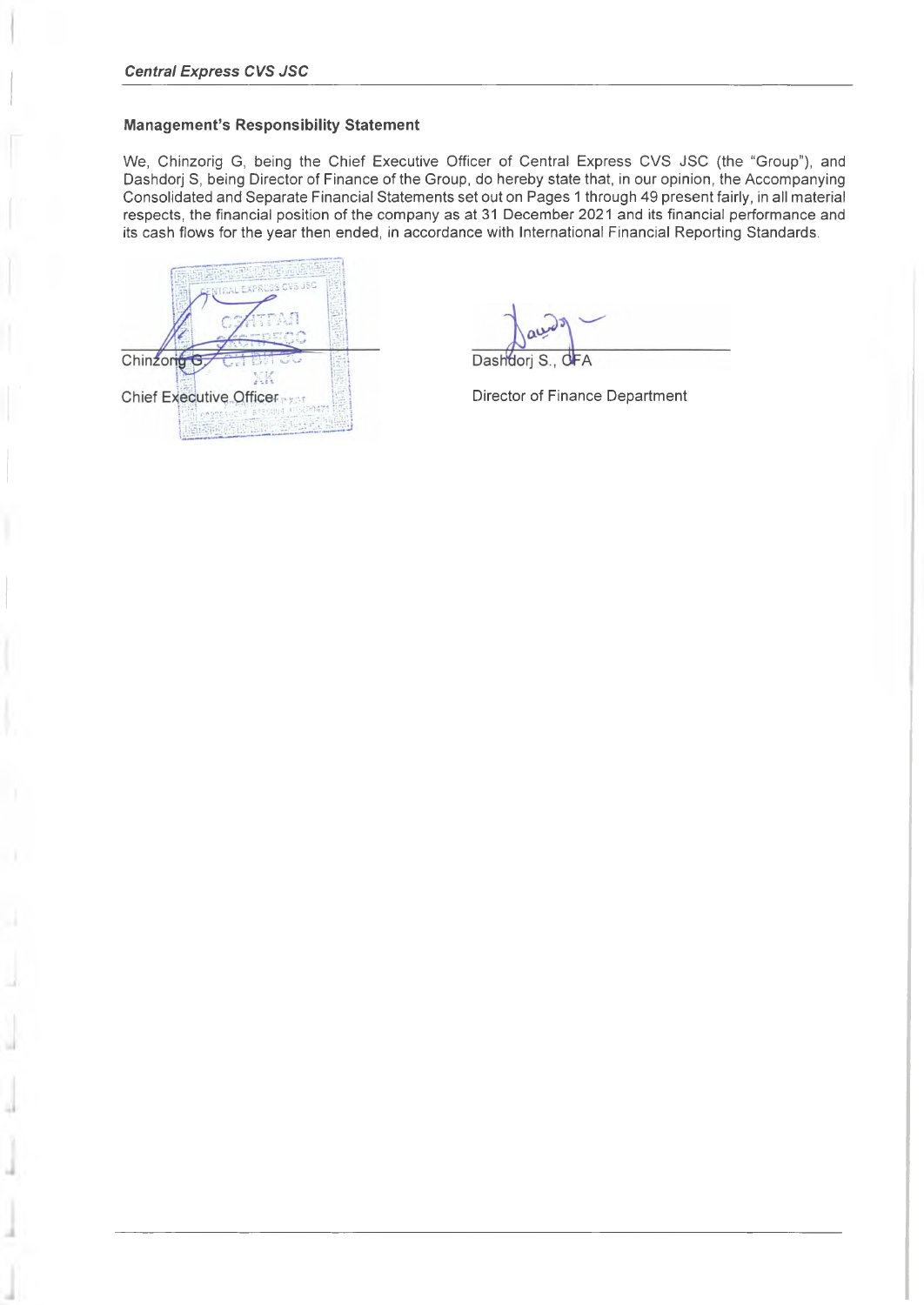# *Central Express CVS JSC*

*Consolidated and Separate Statements of Financial Position*

|                                                 |             | Consolidated      |                | Separate                |                         |  |
|-------------------------------------------------|-------------|-------------------|----------------|-------------------------|-------------------------|--|
| In thousands of Mongolian Togrogs               | <b>Note</b> |                   | 31 December -  |                         | 31 December 31 December |  |
|                                                 |             | 31 December 2021  | 2020           | 2021                    | 2020                    |  |
| <b>ASSETS</b>                                   |             |                   |                |                         |                         |  |
| <b>Non-current assets</b>                       |             |                   |                |                         |                         |  |
| Property, plant, and equipment                  | 9<br>10     | 40,471,007        | 17,916,171     | 25,390,869              | 17,916,171              |  |
| Right-of-use assets<br>Investment in subsidiary | 11          | 22,599,622        | 16,813,036     | 22,011,451<br>7,724,396 | 16,813,036              |  |
| Finance lease receivables                       | 13          | 4,092,438         | 2,062,987      | 4,092,438               | 2,062,987               |  |
| Intangible assets                               | 12          | 2,909,300         | 2,808,115      | 2,797,336               | 2,808,115               |  |
| Goodwill                                        | 11          | 2,818,907         |                |                         |                         |  |
| Other receivables                               | 17          | 1,075,318         | 404,800        | 514,392                 | 404,800                 |  |
| Other non-current advances                      | 16          | 415,869           | 369,717        | 415,869                 | 369,717                 |  |
| Deferred income tax assets                      | 32          | 279,073           | 240,809        | 295,519                 | 240,809                 |  |
| <b>Total non-current assets</b>                 |             | 74,661,534        | 40,615,635     | 63,242,270              | 40,615,635              |  |
| <b>Current assets</b>                           |             |                   |                |                         |                         |  |
| Investments in debt securities                  | 18          | 14,861,351        |                | 14,861,351              |                         |  |
| Inventories                                     | 15          | 14,072,542        | 6,710,974      | 13,300,216              | 6,710,974               |  |
| Cash and cash equivalents                       | 19          | 4,061,156         | 6,104,077      | 3,880,540               | 6,104,077               |  |
| Prepayments                                     | 16          | 2,926,557         | 1,844,388      | 4,076,307               | 1,844,388               |  |
| Trade and other receivables                     | 17          | 2,419,423         | 1,469,744      | 2,627,869               | 1,469,744               |  |
| Loan issued                                     | 14          | 2,016,877         |                | 2,016,877               |                         |  |
| Finance lease receivables - current             | 13          | 453,435           | 171,821        | 453,435                 | 171,821                 |  |
| <b>Total current assets</b>                     |             | 40,811,341        | 16,301,004     | 41,216,595              | 16,301,004              |  |
| <b>TOTAL ASSETS</b>                             |             | 115,472,875       | 56,916,639     | 104,458,865             | 56,916,639              |  |
| <b>EQUITY</b>                                   |             |                   |                |                         |                         |  |
| Share capital                                   | 20          | 81,776,864        | 17, 145, 256   | 81,776,864              | 17, 145, 256            |  |
| Share premium                                   | 20          | 13,820,503        |                | 13,820,503              |                         |  |
| Accumulated deficit                             |             | (51, 591, 071)    | (33, 525, 294) | (49, 870, 998)          | (33, 525, 294)          |  |
| <b>TOTAL EQUITY</b>                             |             | 44,006,296        | (16, 380, 038) | 45,726,369              | (16, 380, 038)          |  |
| <b>LIABILITIES</b>                              |             |                   |                |                         |                         |  |
| <b>Non-current liabilities</b>                  |             |                   |                |                         |                         |  |
| Long-term lease liabilities                     | 10          | 26,918,102        | 19,570,737     | 26,776,866              | 19,570,737              |  |
| Long-term borrowings                            | 21          | 14,411,323        | 10,520,000     | 7,234,171               | 10,520,000              |  |
| Other long-term liabilities                     |             | 89,444            |                |                         |                         |  |
| <b>Total non-current liabilities</b>            |             | 41,418,869        | 30,090,737     | 34,011,037              | 30,090,737              |  |
| <b>Current liabilities</b>                      |             |                   |                |                         |                         |  |
| Trade and other payables                        | 24          | 22,665,543        | 24,320,649     | 20,204,431              | 24,320,649              |  |
| Lease liabilities                               | 10          | 3,807,028         | 1,627,744      | 3,011,657               | 1,627,744               |  |
| Borrowings                                      | 21          | 2,077,020         | 16,360,739     | 83,877                  | 16,360,739              |  |
| <b>Contract liabilities</b>                     | 25          | 973,614           | 457,164        | 954,316                 | 457,164                 |  |
| Other tax payable<br>Current income tax payable | 23<br>32    | 474,627<br>49,878 | 439,644        | 417,300<br>49,878       | 439,644                 |  |
| <b>Total current liabilities</b>                |             |                   |                | 24,721,459              |                         |  |
|                                                 |             | 30,047,710        | 43,205,940     |                         | 43,205,940              |  |
| <b>TOTAL LIABILITIES</b>                        |             | 71,466,579        | 73,296,677     | 58,732,496              | 73,296,677              |  |
| <b>TOTAL LIABILITIES AND EQUITY</b>             |             | 115,472,875       | 56,916,639     | 104,458,865             | 56,916,639              |  |

Approved for issue and signed on 15 April 2022.

E K7 R 5 CVS AA Chinzorig G. GC on sh **Chief Executive Officer** lum ; <sup>&</sup>lt; ' : :.j

 $\int \frac{1}{\cos x} dx$ 

Dashdorj S., CFA Director of Finance Department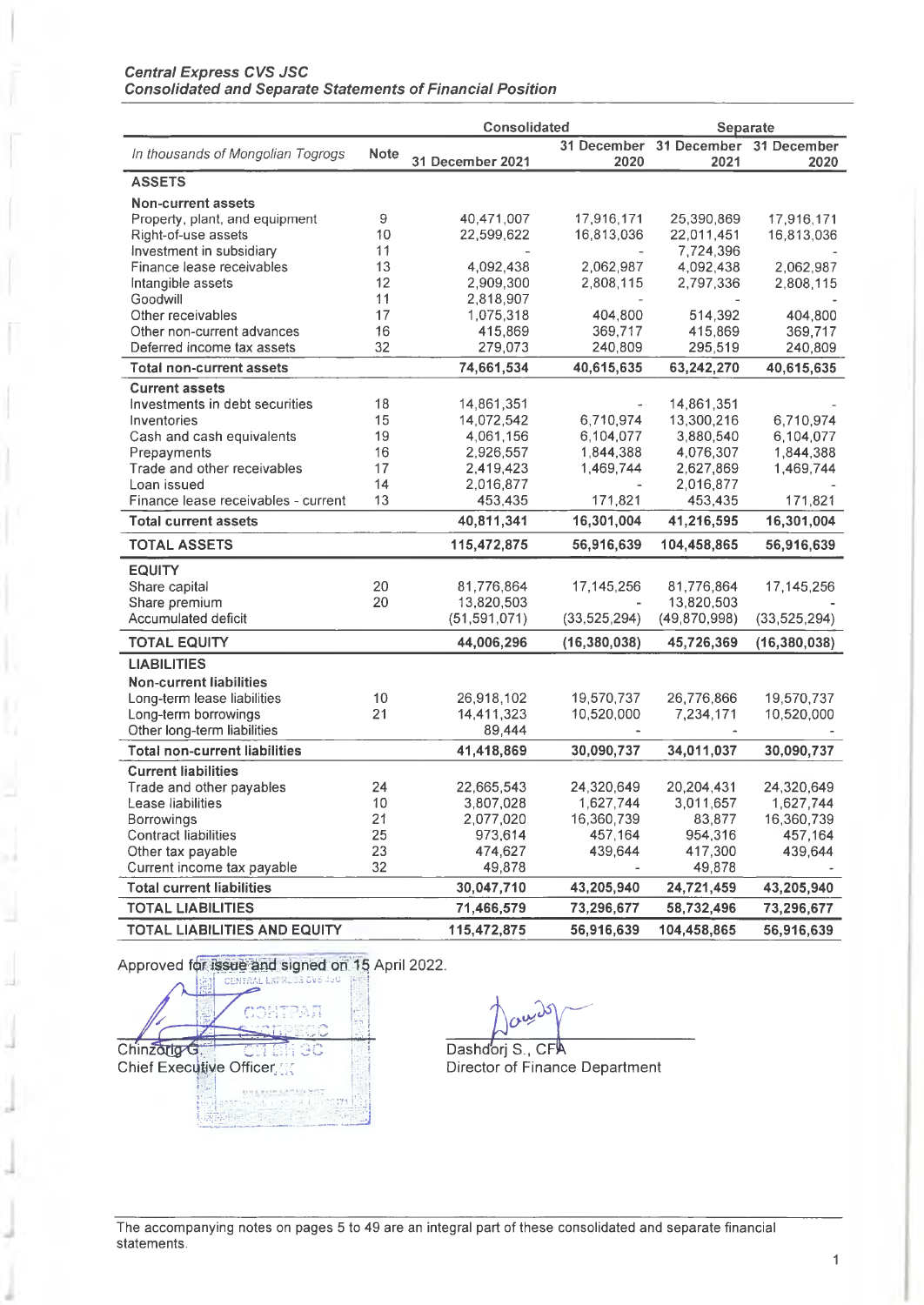|                                                                                                                                                      |             | Consolidated                  |                              | Separate                      |                              |  |
|------------------------------------------------------------------------------------------------------------------------------------------------------|-------------|-------------------------------|------------------------------|-------------------------------|------------------------------|--|
| In thousands of Mongolian Togrogs                                                                                                                    | <b>Note</b> | 2021                          | 2020                         | 2021                          | 2020                         |  |
| Revenue from contracts with customers<br>Cost of sales                                                                                               | 26<br>27    | 94.038.017<br>(100, 906, 088) | 45,348,032<br>(50, 706, 836) | 94,271,990<br>(100, 177, 420) | 45,348,032<br>(50, 706, 836) |  |
| <b>Gross loss</b>                                                                                                                                    |             | (6,868,071)                   | (5,358,804)                  | (5,905,430)                   | (5,358,804)                  |  |
| General, administrative, and selling<br>expenses                                                                                                     | 28          | (7,854,845)                   | (5, 102, 425)                | (7,682,385)                   | (5, 102, 425)                |  |
| Other gains/(losses), net<br>Other income                                                                                                            | 29          | 689,059<br>250,167            | (33,610)                     | 696,280<br>224,392            | (33,610)                     |  |
| <b>Operating loss</b>                                                                                                                                |             | (13,783,690)                  | (10, 494, 839)               | (12,667,143)                  | (10, 494, 839)               |  |
| Finance costs<br>Finance income                                                                                                                      | 30<br>31    | (5,700,493)<br>1.429.902      | (5,588,408)<br>159.415       | (5.093, 505)<br>1.429.902     | (5,588,408)<br>159,415       |  |
| Loss before income tax<br>Income tax expense                                                                                                         | 32          | (18, 054, 281)<br>(11, 496)   | (15,923,832)<br>195,737      | (16, 330, 746)<br>(14,958)    | (15,923,832)<br>195,737      |  |
| <b>LOSS FOR THE YEAR</b>                                                                                                                             |             | (18,065,777)                  | (15, 728, 095)               | (16, 345, 704)                | (15, 728, 095)               |  |
| Other comprehensive profit for the year                                                                                                              |             |                               |                              |                               |                              |  |
| Total comprehensive loss for the year                                                                                                                |             | (18,065,777)                  | (15,728,095)                 | (16, 345, 704)                | (15,728,095)                 |  |
| Loss per ordinary share for loss from<br>continuing operations attributable to the<br>owners of the Company, basic and diluted<br>(in MNT per share) | 33          | (37.78)                       | (91.73)                      | (34.18)                       | (91.73)                      |  |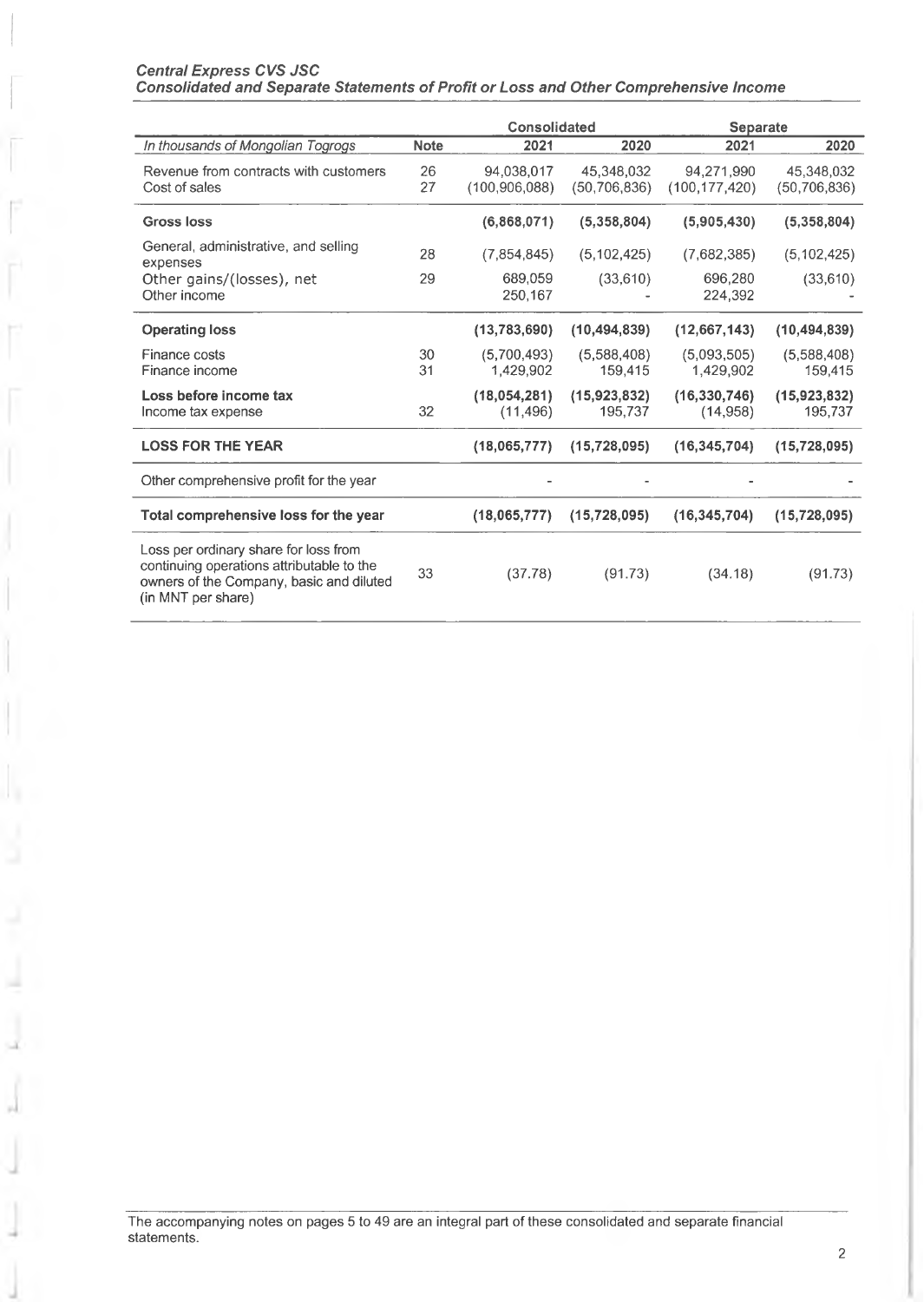|                                                            |             |               | <b>Share</b> |                            |                |
|------------------------------------------------------------|-------------|---------------|--------------|----------------------------|----------------|
| In thousands of Mongolian Togrogs                          | <b>Note</b> | Share capital | premium      | <b>Accumulated deficit</b> | Total equity   |
| <b>Consolidated</b>                                        |             |               |              |                            |                |
| <b>Balance at 1 January 2020</b>                           |             | 17,145,256    |              | (17, 797, 199)             | (651, 943)     |
| Losses for the period<br>Other comprehensive loss for 2020 |             |               |              | (15, 728, 095)             | (15,728,095)   |
| <b>Balance at 31 December 2020</b>                         |             | 17,145,256    |              | (33, 525, 294)             | (16, 380, 038) |
| Losses for the period<br>Other comprehensive loss for 2021 |             |               |              | (18,065,777)               | (18,065,777)   |
| <b>Issued shares</b>                                       | 20          | 64,631,608    | 13,820,503   |                            | 78,452,111     |
| <b>Balance at 31 December 2021</b>                         |             | 81,776,864    | 13,820,503   | (51, 591, 071)             | 44,006,296     |
| <b>Separate</b>                                            |             |               |              |                            |                |
| <b>Balance at 1 January 2020</b>                           |             | 17, 145, 256  |              | (17, 797, 199)             | (651, 943)     |
| Losses for the period<br>Other comprehensive loss for 2020 |             |               |              | (15, 728, 095)             | (15,728,095)   |
| Balance at 31 December 2020                                |             | 17, 145, 256  |              | (33, 525, 294)             | (16, 380, 038) |
| Losses for the period<br>Other comprehensive loss for 2021 |             |               |              | (16, 345, 704)             | (16, 345, 704) |
| <b>Issued shares</b>                                       | 20          | 64,631,608    | 13,820,503   |                            | 78,452,111     |
| <b>Balance at 31 December 2021</b>                         |             | 81,776,864    | 13,820,503   | (49,870,998)               | 45,726,369     |